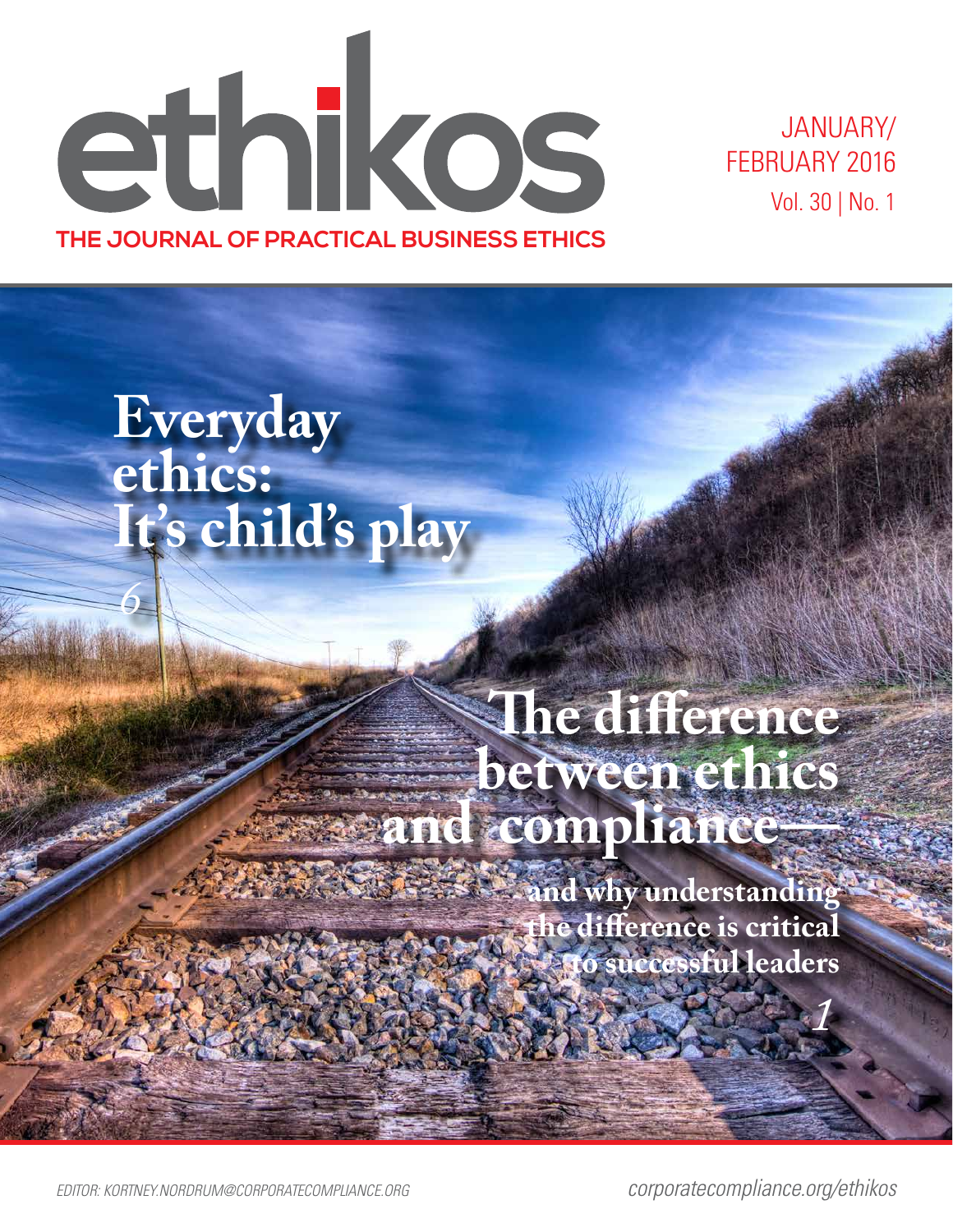### **Everyday ethics: It's child's play**

### BY WALTER E. JOHNSON

<sup>8</sup>s a child, I grew up playing all sorts of outside games.<br>
Most of the time, I played with several cousins and net bors. Often, we would have new players. Typically, net players were schoolmates visiting from other neigh Most of the time, I played with several cousins and neighbors. Often, we would have new players. Typically, new players were schoolmates visiting from other neighborhoods or visiting family or friends associated with my neighbors. Most times, our activities consisted of uninterrupted, endless fun.

When our activities included new players, there was potential for a delay of game. Usually, delays were the result of a player questioning another player's integrity when they lost. Here are a couple of examples: If they lost a race, they would say another runner's foot was either on or beyond the starting line. In Hide and Go Seek, they would say the person's eyes weren't closed completely or they looked up while they were running away. It doesn't matter the game, they found a way to question another player's integrity.

In *Go Put Your Strengths to Work*, Buckingham shares a story about his five-year-old son.1 Buckingham's son is a college football fan and has a favorite team. His son enjoys watching his favorite team as long as they are winning. When his team is losing, he has to the leave the room or turn off the television. The author believes that no amount of effort will change his son's behavior and that this behavior will follow him into adulthood.

According to the author, childhood behavior transitions into adulthood. If this theory is correct, we can expect similar behavior in the marketplace regardless of the industry. Why? Childhood

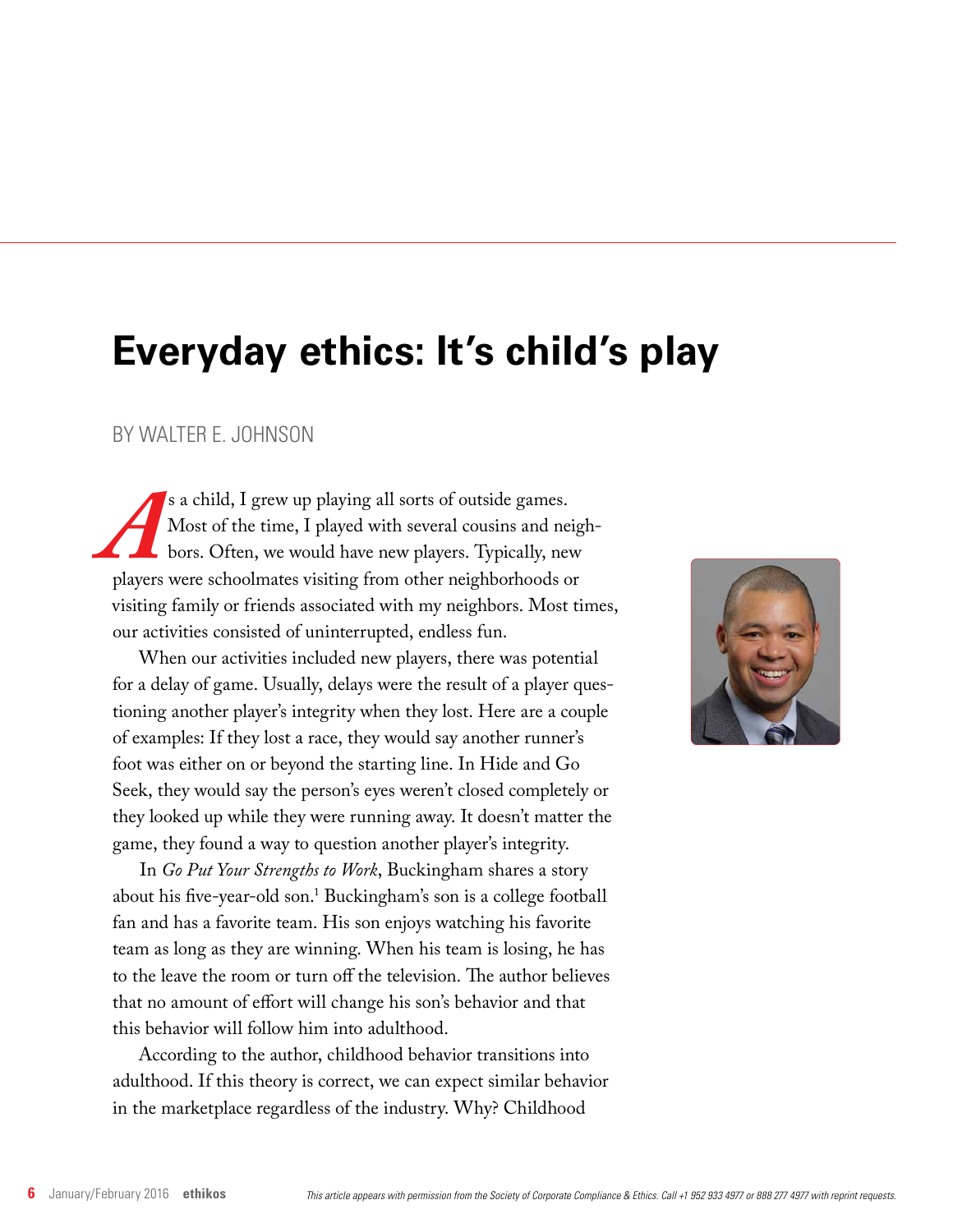friends and schoolmates become working professionals. When an organization experiences an increase in revenues, clients/customers, and market share, they may encounter similar behavior. What does that mean? Organizations should expect some competitors to question their integrity and the validity of their compliance and ethics programs. Competitors question marketing campaigns and some threaten with subpoenas and litigation. It's business and not much different than child's play.

In the *48 Laws of Power*, Greene discusses using smoke screens to distract competitors from their intentions.2 Additionally, he states that a person who believes that they are winning hearts by being honest and open are greatly deluded. He states being open makes it impossible to be respected so lay honesty aside to achieve power. Maxwell believes that abuse of power is one of five categories that undermines the Golden Rule and results in many of the scandals we are witnessing.3

Just imagine that questioning another's integrity can be a distraction used to persevere in a competition. Losing focus on objectives and focusing on competition is one way to succumb to distraction. For example, I remember checking more than once to ensure my feet and hands were behind the line before racing. In addition to checking myself, I would look over to ensure my competitors were behind the line, also. Before I knew it, the race began and I wasn't in first or second place.

Perhaps, individuals or organizations that have a genuine interest in learning and establishing best practices pose questions of integrity. Their perception triggers their

curiosity so at conferences, tradeshows, and other events they attempt to gain information. These interactions tend to reinforce that good intentions are being observed and receiving recognition. This is great but excessive pride can be a distraction, also. In this context, distractions can be a false sense of accomplishment or failure to recognize the need for improvement. By the way, Maxwell ideas pride as a category that undermines the Golden Rule.



#### **What do children do?**

In retrospect, we learned to focus on our objectives, which were to have fun and play fair. We were transparent about rules. We shared our rules, which may or may not have varied from other neighborhoods, at the start of each game. The purpose was to avoid the impression that rules and exceptions were provided intermittently throughout the day to create a neighborhood advantage. Quickly, we learned that some players used distractions to compensate for their lack of skills or dedication to improve their performance. The players were